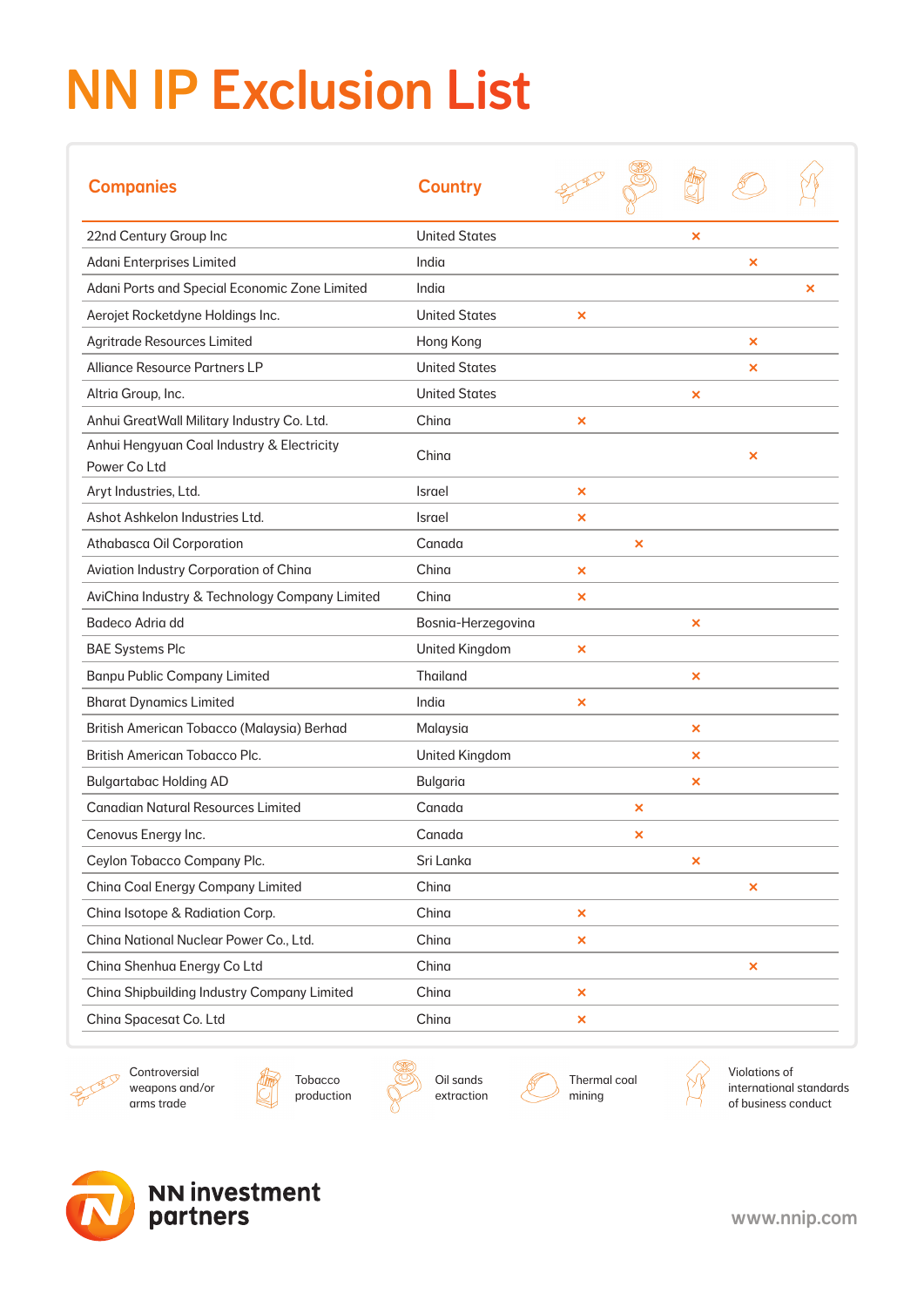| <b>Companies</b>                                       | <b>Country</b>               |                           |                           |                |                           |   |
|--------------------------------------------------------|------------------------------|---------------------------|---------------------------|----------------|---------------------------|---|
| Cloud Peak Energy Inc.                                 | <b>United States</b>         |                           |                           |                | $\boldsymbol{\mathsf{x}}$ |   |
| CNNC International, Ltd.                               | China                        | $\boldsymbol{\mathsf{x}}$ |                           |                |                           |   |
| Coal India Limited                                     | India                        |                           |                           |                | ×                         |   |
| Coka Duvanska Industrija AD                            | Serbia                       |                           |                           | ×              |                           |   |
| Concern PVO Almaz-Antey OJSC                           | Russia                       | ×                         |                           |                |                           |   |
| Connacher Oil & Gas Ltd                                | Canada                       |                           | ×                         |                |                           |   |
| CONSOL Energy Inc.                                     | <b>United States</b>         |                           |                           |                | ×                         |   |
| Deep Well Oil & Gas, Inc                               | Canada                       |                           | $\boldsymbol{\mathsf{x}}$ |                |                           |   |
| DMCI Holdings, Inc.                                    | Philippines                  |                           |                           |                | ×                         |   |
| Eastern Co SAE                                         | Egypt                        |                           |                           | ×              |                           |   |
| Elbit Systems Ltd.                                     | Israel                       | ×                         |                           |                |                           |   |
| Elbit Systems Ltd.                                     | Israel                       |                           |                           |                |                           | × |
| <b>Enbridge Energy Management LLC</b>                  | Canada                       |                           |                           |                |                           | × |
| <b>Enbridge Energy Partners LP</b>                     | Canada                       |                           |                           |                |                           | × |
| Enbridge Inc                                           | Canada                       |                           |                           |                |                           | × |
| <b>Energy Transfer LP</b>                              | <b>United States</b>         |                           |                           |                |                           | × |
| <b>Exxaro Resources Ltd</b>                            | South Africa                 |                           |                           |                | ×                         |   |
| Foresight Energy LP                                    | <b>United States</b>         |                           |                           |                | ×                         |   |
| General Dynamics Corp.                                 | <b>United States</b>         | ×                         |                           |                |                           |   |
| Geo Energy Resources Ltd                               | Indonesia                    |                           |                           |                | ×                         |   |
| Godfrey Philips India Limited                          | India                        |                           |                           | ×              |                           |   |
| Guizhou Panjiang Refined Coal Co., Ltd.                | China                        |                           |                           |                | ×                         |   |
| <b>Gujarat Mineral Development Corporation Limited</b> | India                        |                           |                           |                | ×                         |   |
| <b>Hallador Energy Company</b>                         | <b>United States</b>         |                           |                           |                | ×                         |   |
| Husky Energy Inc.                                      | Canada                       |                           | $\boldsymbol{\mathsf{x}}$ |                |                           |   |
| Imperial Brands Plc.                                   | United Kingdom               |                           |                           | $\pmb{\times}$ |                           |   |
| Imperial Oil Ltd                                       | Canada                       |                           | $\boldsymbol{\mathsf{x}}$ |                |                           |   |
| Inner Mongolia Dian Tou Energy Corp                    | China                        |                           |                           |                | ×                         |   |
| Inner Mongolia Yitai Coal Co., Ltd.                    | China                        |                           |                           |                | ×                         |   |
| <b>ITC Limited</b>                                     | India                        |                           |                           | ×              |                           |   |
| Japan Tobacco Inc.                                     | Japan                        |                           |                           | ×              |                           |   |
| Jerusalem Cigarette co. LTD.                           | <b>Palestinian Authority</b> |                           |                           | ×              |                           |   |
| Jinneng Holding Shanxi Coal Industry Co Ltd            | China                        |                           |                           |                | ×                         |   |
| Jizhong Energy Resources Co., Ltd                      | China                        |                           |                           |                | ×                         |   |
| Karelia Tobacco Co Inc SA                              | Greece                       |                           |                           | ×              |                           |   |
| <b>KT&amp;G Corporation</b>                            | South Korea                  |                           |                           | ×              |                           |   |
| L&T Finance Holdings, Ltd.                             | India                        | $\pmb{\times}$            |                           |                |                           |   |
| L&T Technology Services, Ltd.                          | India                        | ×                         |                           |                |                           |   |







Oil sands extraction Thermal coal mining

 $\mathscr{I}$ 



Violations of international standards of business conduct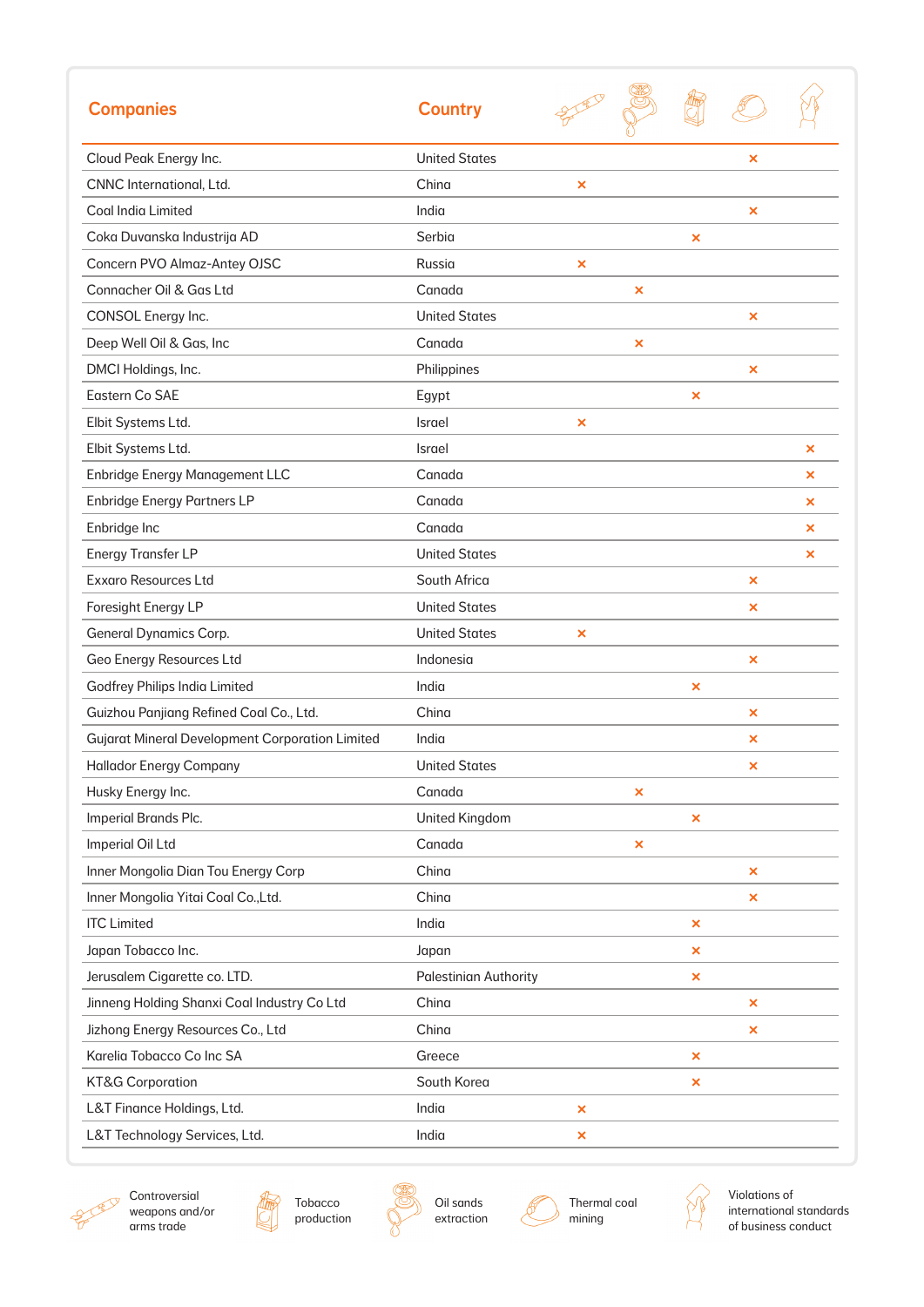| <b>Companies</b>                                           | <b>Country</b>       |                           |                           |   |                           |   |
|------------------------------------------------------------|----------------------|---------------------------|---------------------------|---|---------------------------|---|
| Larsen & Toubro Infotech, Ltd.                             | India                | $\boldsymbol{\mathsf{x}}$ |                           |   |                           |   |
| Larsen & Toubro, Ltd.                                      | India                | $\boldsymbol{\times}$     |                           |   |                           |   |
| Leonardo S.p.a.                                            | Italy                | ×                         |                           |   |                           |   |
| LIG Nex1 Co., Ltd.                                         | South Korea          | ×                         |                           |   |                           |   |
| <b>Lockheed Martin Corporation</b>                         | <b>United States</b> | ×                         |                           |   |                           |   |
| Lubelski Wegiel Bogdanka SA                                | Poland               |                           |                           |   | ×                         |   |
| MEG Energy Corp.                                           | Canada               |                           | $\boldsymbol{\mathsf{x}}$ |   |                           |   |
| MindTree Limited                                           | India                | $\boldsymbol{\mathsf{x}}$ |                           |   |                           |   |
| NACCO Industries Inc                                       | <b>United States</b> |                           |                           |   | ×                         |   |
| New Hope Corp. Ltd.                                        | Australia            |                           |                           |   | ×                         |   |
| New World Resources Plc 4                                  | United Kingdom       |                           |                           |   | ×                         |   |
| Northrop Grumman Corp                                      | <b>United States</b> | $\boldsymbol{\mathsf{x}}$ |                           |   |                           |   |
| <b>OAO Scientific Production Corporation Irkut (Irkut)</b> | Russia               | $\boldsymbol{\times}$     |                           |   |                           |   |
| <b>Peabody Energy Corporation</b>                          | <b>United States</b> |                           |                           |   | $\boldsymbol{\mathsf{x}}$ |   |
| Pengrowth Energy Corporation                               | Canada               |                           | ×                         |   |                           |   |
| PG&E Corp                                                  | <b>United States</b> |                           |                           |   |                           | × |
| Philip Morris (Pakistan) Limited                           | Pakistan             |                           |                           | × |                           |   |
| Philip Morris CR a.s.                                      | Czech Republic       |                           |                           | × |                           |   |
| Philip Morris International Inc.                           | <b>United States</b> |                           |                           | × |                           |   |
| Philip Morris Operations a.d. Nis                          | Republic of Serbia   |                           |                           | × |                           |   |
| Pingdingshan Tianan Coal Mining Co., Ltd.                  | China                |                           |                           |   | ×                         |   |
| Poongsan Corporation                                       | South Korea          | ×                         |                           |   |                           |   |
| Poongsan Holdings Corporation                              | South Korea          | ×                         |                           |   |                           |   |
| Posco International                                        | South Korea          |                           |                           |   |                           | × |
| PT ABM Investama Tbk                                       | Indonesia            |                           |                           |   | ×                         |   |
| PT Adaro Energy Tbk                                        | Indonesia            |                           |                           |   | $\boldsymbol{\mathsf{x}}$ |   |
| PT Bentoel Internasional Investama Tbk                     | Indonesia            |                           |                           | × |                           |   |
| PT Bukit Asam (Persero) Tbk                                | Indonesia            |                           |                           |   | $\pmb{\times}$            |   |
| PT Bumi Resources Tbk                                      | Indonesia            |                           |                           |   | ×                         |   |
| PT Gudang Garam Tbk                                        | Indonesia            |                           |                           | × |                           |   |
| PT Hanjaya Mandala Sampoerna Tbk                           | Indonesia            |                           |                           | × |                           |   |
| PT Harum Energy Tbk                                        | Indonesia            |                           |                           |   | $\boldsymbol{\mathsf{x}}$ |   |
| PT Indika Energy Tbk                                       | Indonesia            |                           |                           |   | ×                         |   |
| PT Indo Tambangraya Megah Tbk                              | Indonesia            |                           |                           |   | $\boldsymbol{\mathsf{x}}$ |   |
| PT Trada Alam Minera Tbk                                   | Indonesia            |                           |                           |   | ×                         |   |
| Pyxus International Inc                                    | <b>United States</b> |                           |                           | × |                           |   |
| Reinet Investments S.C.A.                                  | Luxembourg           |                           |                           | × |                           |   |
| Scandinavian Tobacco Group A/S                             | Denmark              |                           |                           | × |                           |   |



Controversial weapons and/or arms trade





Oil sands extraction

 $\mathscr{I}$ 



 $\mathcal{N}$ 

Violations of international standards of business conduct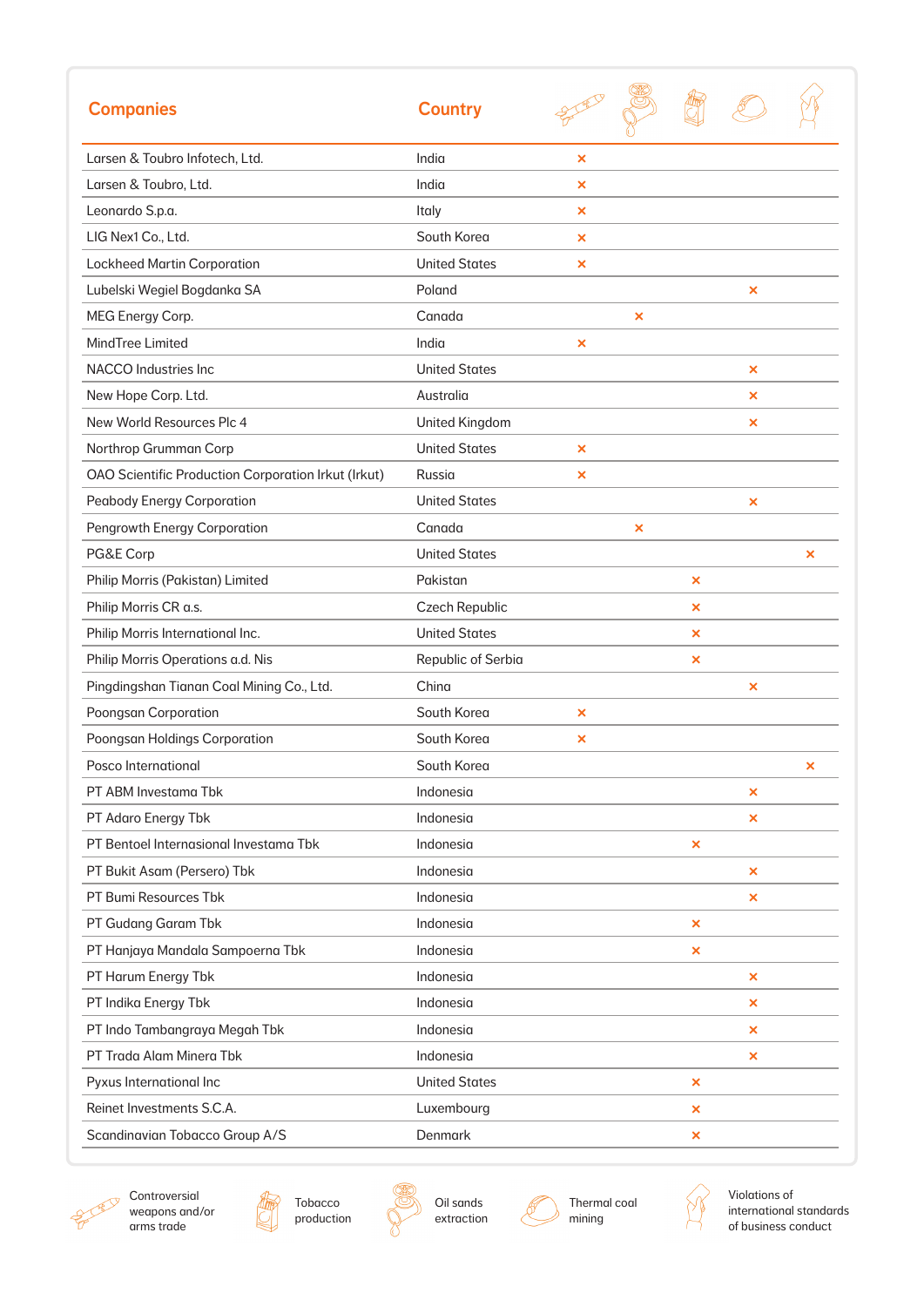| <b>Companies</b>                                     | <b>Country</b>             |                       |   |   |   |                           |
|------------------------------------------------------|----------------------------|-----------------------|---|---|---|---------------------------|
| Semirara Mining and Power Corp                       | Philippines                |                       |   |   | × |                           |
| Shaanxi Coal Industry Company Limited                | China                      |                       |   |   | × |                           |
| Shan XI Hua Yang Group New Energy Co Ltd             | China                      |                       |   |   | × |                           |
| Shanxi Lanhua Sci-Tech Venture Co Ltd                | China                      |                       |   |   | × |                           |
| Shanxi Lu'an Environmental Energy Development Co Ltd | China                      |                       |   |   | × |                           |
| SNT Dynamics Co., Ltd.                               | South Korea                | $\boldsymbol{\times}$ |   |   |   |                           |
| SNT Holdings Co., Ltd.                               | South Korea                | ×                     |   |   |   |                           |
| Steinhoff International Holdings N.V.                | South Africa               |                       |   |   |   | ×                         |
| Suncor Energy Inc.                                   | Canada                     |                       | × |   |   |                           |
| Sunshine Oilsands Ltd.                               | Canada                     |                       | × |   |   |                           |
| <b>Swedish Match AB</b>                              | Sweden                     |                       |   | × |   |                           |
| Tata Investment Corp. Ltd.                           | India                      | ×                     |   |   |   |                           |
| <b>Taurus Armas SA</b>                               | <b>Brazil</b>              | ×                     |   |   |   |                           |
| TC Energy (previously Transcanada Corporation)       | Canada                     |                       |   |   |   | $\boldsymbol{\mathsf{x}}$ |
| Textron Inc.                                         | <b>United States</b>       | ×                     |   |   |   |                           |
| The West Indian Tobacco Company Limited              | <b>Trinidad and Tobago</b> |                       |   | × |   |                           |
| <b>Tokyo Electric Power Corporation (TEPCO)</b>      | Japan                      |                       |   |   |   | ×                         |
| <b>Toshiba Corporation</b>                           | Japan                      |                       |   |   |   | ×                         |
| <b>Turning Point Brands Inc</b>                      | <b>United States</b>       |                       |   | × |   |                           |
| Tutunski Kombinat AD Prilep                          | North-Macedonia            |                       |   | × |   |                           |
| <b>United Aircraft Corporation</b>                   | Russia                     | ×                     |   |   |   |                           |
| <b>Universal Corp</b>                                | <b>United States</b>       |                       |   | × |   |                           |
| Vector Group Ltd                                     | <b>United States</b>       |                       |   | × |   |                           |
| Vinacomin Coc Sau Coal JSC                           | Vietnam                    |                       |   |   | × |                           |
| Vinacomin Deo Nai Coal JSC                           | Vietnam                    |                       |   |   | × |                           |
| Vinacomin Mong Duong Coal JSC                        | Vietnam                    |                       |   |   | × |                           |
| Vinacomin Nui Beo Coal JSC                           | Vietnam                    |                       |   |   | × |                           |
| Vinacomin-Ha Tu Coal JSC                             | Vietnam                    |                       |   |   | × |                           |
| VST Industries Ltd.                                  | India                      |                       |   | × |   |                           |
| Walchandnagar Industries Limited                     | India                      | ×                     |   |   |   |                           |
| Washington H. Soul Pattinson and Company Limited     | Australia                  |                       |   |   | × |                           |
| <b>Westmoreland Coal Company</b>                     | <b>United States</b>       |                       |   |   | × |                           |
| Whitehaven Coal Ltd                                  | Australia                  |                       |   |   | × |                           |
| Yankuang Energy Group Co                             | China                      |                       |   |   | × |                           |
| Zijin Mining Group                                   | China                      |                       |   |   |   | ×                         |









Oil sands extraction



6

Thermal coal mining



Violations of international standards of business conduct